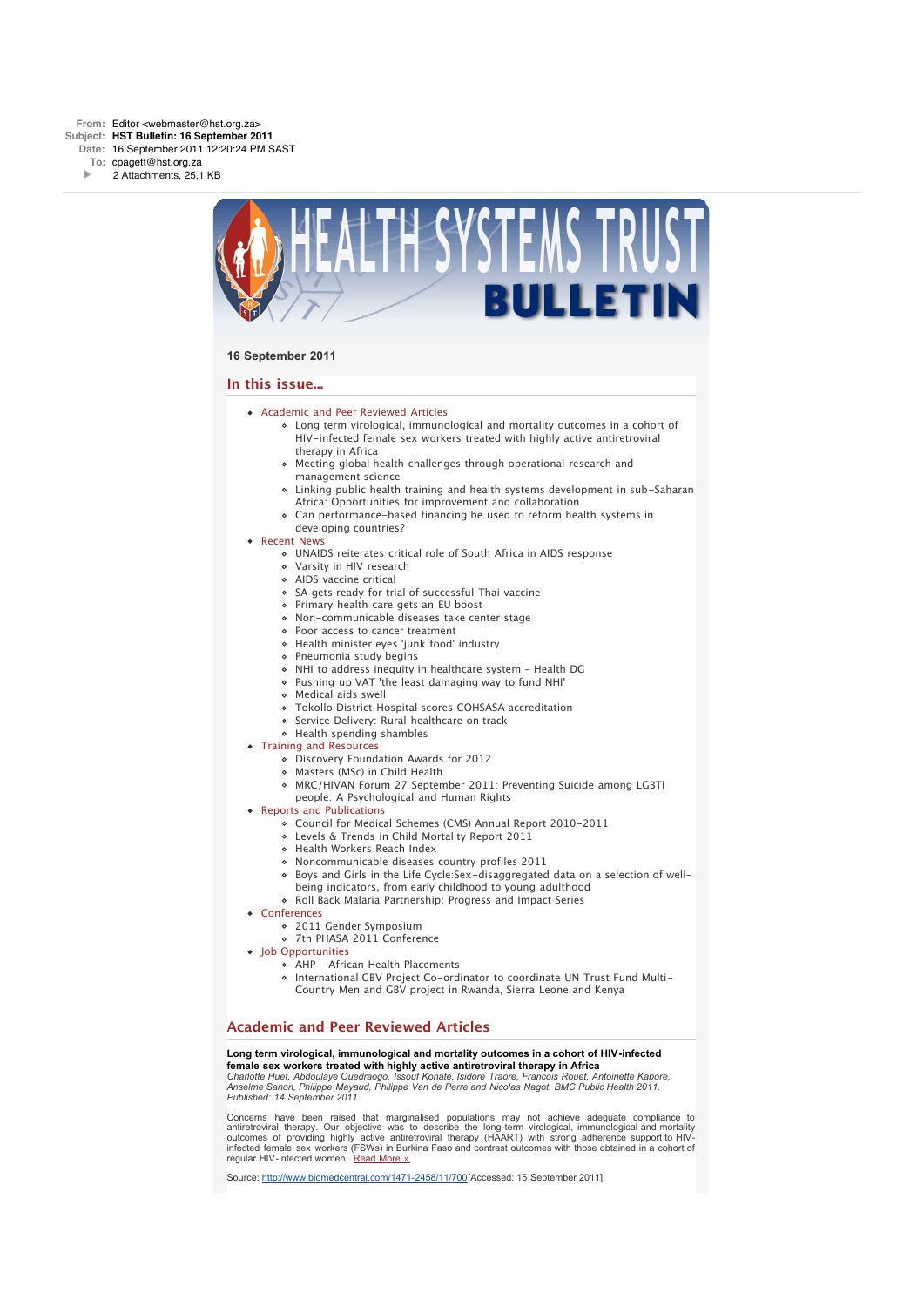## **[back to top](x-msg://26/#top)**

**Meeting global health challenges through operational research and management science** *The Bulletin of the World Health Organization 1; 89(9): 683–688. Published: 1 September 2011.*

This paper considers how operational research and management science can improve the design of health<br>systems and the delivery of health care, particularly in low-resource settings. It identifies some gaps in the<br>operation

n.gov/pmc/articles/PMC3165975/?tool=pubm Source: http://www.ncbi.nlm.nih.<br>[Accessed: 15 September 2011]

#### **[back to top](x-msg://26/#top)**

**Linking public health training and health systems development in sub-Saharan Africa: Opportunities for improvement and collaboration**

*Sharon Fonn. Journal of Public Health Policy (2011) 32, S44–S51. Published: July 2011.*

Although population health can be improved through specific health interventions that target high burden diseases, these interventions must be offered within a functional health system for optimal effectiveness. The<br>author argues that schools of Public Health in Africa should respond to the many systemic issues that<br>confound

Source: <u>http://www.palgrave-journals.com/jphp/journal/v32/n1s/full/jphp201137a.html</u><br>∐Accessed: 16 September 2011]

#### **[back to top](x-msg://26/#top)**

**Can performance-based financing be used to reform health systems in developing countries?** *The Bulletin of the World Health Organization 1; 89(9): 695–698. Published: 1 September 2011.*

Over the past 15 years, performance-based financing has been implemented in an increasing number of<br>developing countries, particularly in Africa, as a means of improving health worker performance... [Read More »](http://bulletin.hst.org.za//lt.php?id=K09XDFxRVgIBSlBRB0UHC1NR)

Source: [http://www.ncbi.nlm.nih.gov/pmc/articles/PMC3165979/?tool=pubmed](http://bulletin.hst.org.za//lt.php?id=K09XDFxRVgIBSlBRB0UHC1NR)[Accessed: 16 September 2011]

**[back to top](x-msg://26/#top)**

## **Recent News**

#### **UNAIDS reiterates critical role of South Africa in AIDS response** *UNAIDS. Published: 10 September 2011.*

During a meeting with the newly appointed Permanent Representative of South Africa to the United Nations, Ambassador Abdul Samad Minty, UNAIDS Executive Director Michel Sidibé highlighted the critical role that South Africa has to play in the global response to HIV... [Read More »](http://bulletin.hst.org.za//lt.php?id=K09XDFxRVgIASlBRB0UHC1NR)

#### Source:

bresscentre/featurestories/2011/september/20110909saambassador/ http://www.unaids.org/en/resource<br>[Accessed: 16 September 2011]

### **[back to top](x-msg://26/#top)**

## **Varsity in HIV research**

#### *TimesLive. Published: 8 September 2011.*

The Mthatha area, largely excluded from major development efforts, could find itself receiving global attention<br>following the launch of the HIV vaccine research unit at the old Mthatha general hospital complex. The main<br>ac

Source: [http://www.thenewage.co.za/28382-1016-53-Varsity\\_in\\_HIV\\_research](http://bulletin.hst.org.za//lt.php?id=K09XDFxRVgMHSlBRB0UHC1NR)<br>[Accessed: 15 September 2011]

#### **[back to top](x-msg://26/#top)**<sup>t</sup>

## **AIDS vaccine critical**

*Health-e. Published: 15 September 2011.*

Humans are not good at changing our sexual behaviour, which is why thousands of people who know they<br>should use condoms are still getting HIV. Because of this, scientists have been searching for a vaccine – that<br>one magica

Source: [http://www.health-e.org.za/news/article.php?uid=20033258](http://bulletin.hst.org.za//lt.php?id=K09XDFxRVgMFSlBRB0UHC1NR)<br>[Accessed: 15 September 2011]

#### **[back to top](x-msg://26/#top)**

#### **SA gets ready for trial of successful Thai vaccine** *Health-e. Published: 13 September 2011.*

Two years ago, the AIDS community was electrified by news that a vaccine had partially protected people<br>against HIV. Now this vaccine will be tested in South Africa. This is according to scientists attending the<br>Internatio

Source: [http://www.health-e.org.za/news/article.php?uid=20033253 \[](http://bulletin.hst.org.za//lt.php?id=K08aCFVQGQcEAVE%3D)Accessed: 16 September 2011]

#### **[back to top](x-msg://26/#top)**

# **Primary health care gets an EU boost** *Buanews. Published: 14 September 2011.*

South African primary health care (PHC) has received a multi-million rand donation from the European Union<br>to assist the country in improving its access to public health services... [Read More »](http://bulletin.hst.org.za//lt.php?id=K09XDFxRVgMDSlBRB0UHC1NR)

Source: [http://www.buanews.gov.za/news/11/11091415251001 \[](http://bulletin.hst.org.za//lt.php?id=K09XDFxRVgMCSlBRB0UHC1NR)Accessed: 15 September 2011]

## to top <sup>\*</sup>

**Non-communicable diseases take center stage** *Buanews. Published: 116 September 2011.*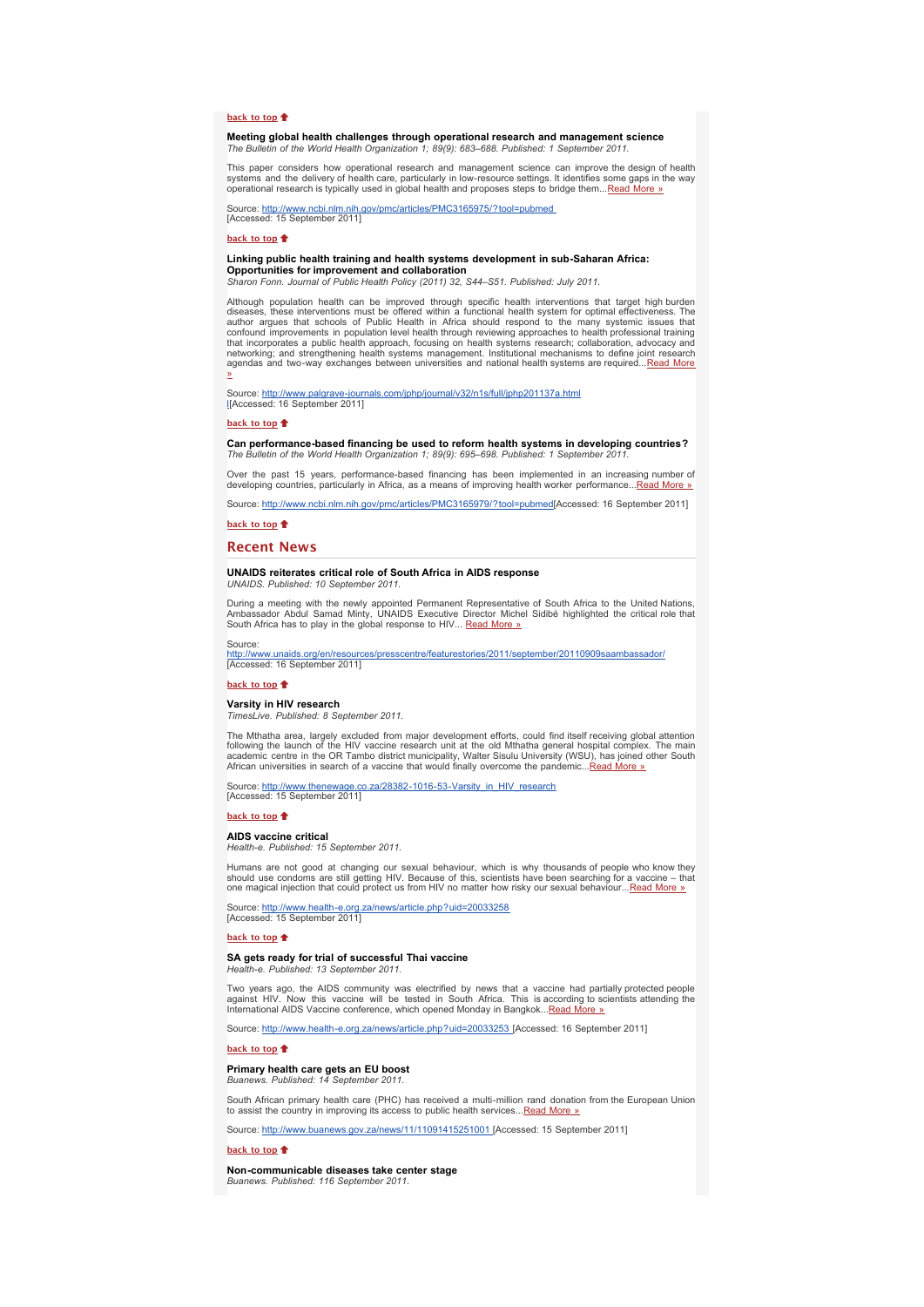As South Africa begins to deal more effectively with HIV/Aids and TB, care and treatment of non-communicable diseases (NCDs) have become more important. "In Africa, NCDs are anticipated to overtake mortality from all other diseases (combined) by 2030. Globally, deaths due to NCDs are projected to increase<br>by 17% over the next 10 years, but the greatest increase (24%) is expected in the African region,"... <u>Read</u><br><u>Mor</u>

Source: [http://www.buanews.gov.za/news/11/11091216051001](http://bulletin.hst.org.za//lt.php?id=K09XDFxRVgMASlBRB0UHC1NR) [Accessed: 16 September 2011]

#### **[back to top](x-msg://26/#top)**

#### **Poor access to cancer treatment** *Health-e. Published: 15 September 2011.*

Cancer patients relying on the state health system are increasingly struggling to access timeous treatment or their diagnosis and treatment is delayed until it is too late, cancer advocacy and support organisations have warned...<u>[Read More »](http://bulletin.hst.org.za//lt.php?id=K09XDFxRVgMPSlBRB0UHC1NR)</u>

Source: [http://www.health-e.org.za/news/article.php?uid=20033256](http://bulletin.hst.org.za//lt.php?id=K08aCFVQGQcEAVE%3D) [Accessed: 16 September 2011]

#### **[back to top](x-msg://26/#top)**

# **Health minister eyes 'junk food' industry** *TimesLive. Published: 13 September 2011.*

Fast-food companies will soon be forbidden from marketing their "unhealthy" products on TV during children's programmes. Free toys handed out with fast-food meals as part of a "kiddies package" might also be prohibited as part of the Department of Health's plans to regulate the "junk food industry"... Read More

al/2011/09/13/health-minister-eyes-junk-food-industry [Accessed: 28 Source: http://www.timeslive.co<br>August 2011]

#### **[back to top](x-msg://26/#top)**

#### **Pneumonia study begins**

*Times Live. Published: 116 September 2011.*

The University of the Witwatersrand has partnered up with six research institutions in Africa and Asia to<br>conduct a study on pneumonia, the world's biggest killer of young children. The study, co-ordinated by the<br>Internati and future causes of childhood pneumonia in some of the hardest-hit populations...<u>Read More »</u>

Source[:http://www.timeslive.co.za/local/2011/09/12/pneumonia-study-begins](http://bulletin.hst.org.za//lt.php?id=K09XDFxRVgAFSlBRB0UHC1NR) [Accessed: 15 September 2011]

#### **[back to top](x-msg://26/#top)**

#### **NHI to address inequity in healthcare system - Health DG** *Moneyweb. Published: 12 September 2011.*

Private healthcare costs have once again came in for a drubbing – this time from Health Department Director<br>General, Precious Matsoso who was speaking about the proposed National Health Insurance system at Wits<br>University

Source: <u>[http://www.moneyweb.co.za/mw/view/mw/en/page292520?oid=551699&sn=2009+Detail&pid=287226](http://bulletin.hst.org.za//lt.php?id=K09XDFxRVgADSlBRB0UHC1NR)</u><br>[Accessed: 15 September 2011]

#### **[back to top](x-msg://26/#top)**

## **Pushing up VAT 'the least damaging way to fund NHI'** *Mail & Guardian. Published: 12 September 2011..*

An increase in Value Added Tax (VAT) would go a long way in helping to meet the government's goal of<br>funding an effective National Health Insurance (NHI) within 14 years, experts say. Several economists who<br>spoke to the Ma effective way of financing the NHI...[Read More »](http://bulletin.hst.org.za//lt.php?id=K09XDFxRVgACSlBRB0UHC1NR)

Source: [http://mg.co.za/article/2011-09-12-push-up-vat-its-the-right-thing-to-do](http://bulletin.hst.org.za//lt.php?id=K09XDFxRVgABSlBRB0UHC1NR) [Accessed: 15 September 2011]

#### **[back to top](x-msg://26/#top)**

#### **Medical aids swell**

*The New Age. Published: 9 September 2011.*

Medical schemes are growing stronger in South Africa despite commitment by the government to introduce the matched the matched that will cover all citizens, in April. The number of people who medical aid members increased

Source: [http://www.thenewage.co.za/Detail.aspx?news\\_id=28461&cat\\_id=1007](http://bulletin.hst.org.za//lt.php?id=K09XDFxRVgAPSlBRB0UHC1NR) Source: http://www.thenewage.com<br>[Accessed: 16 September 2011]

#### **[back to top](x-msg://26/#top)**

## **Tokollo District Hospital scores COHSASA accreditation**

*Health-e. Published: 6 September 2011.*

Tokollo District Hospital, situated in the small farming town of Heilbron in the Free State province, has become<br>the latest district hospital in South Africa to receive international standards accreditation by the Council Health Service Accreditation of Southern Africa (COHSASA)... [Read More »](http://bulletin.hst.org.za//lt.php?id=K09XDFxRVgAOSlBRB0UHC1NR)

Source: [http://health-e.org.za/news/article.php?uid=20033246](http://bulletin.hst.org.za//lt.php?id=K08aCFVQGQcEAVE%3D) [Accessed: 16 September 2011]

#### **[back to top](x-msg://26/#top)**

## **Service Delivery: Rural healthcare on track**

*The New Age. Published: 12 September 2011.*

Quality healthcare in South Africa is concentrated in the urban areas. For the 46% of the country's population who live in rural areas, access to adequate health facilities is more often than not an exception to the rule.<br>Only 27% of general practitioners, 25% of medical specialists, 7% of dentists and 6% of psychologists practise<br>

Source: <u>[http://www.thenewage.co.za/blogdetail.aspx?mid=186&blog\\_id=%201234](http://bulletin.hst.org.za//lt.php?id=K09XDFxRVgEGSlBRB0UHC1NR)</u><br>[Accessed: 16 September 2011]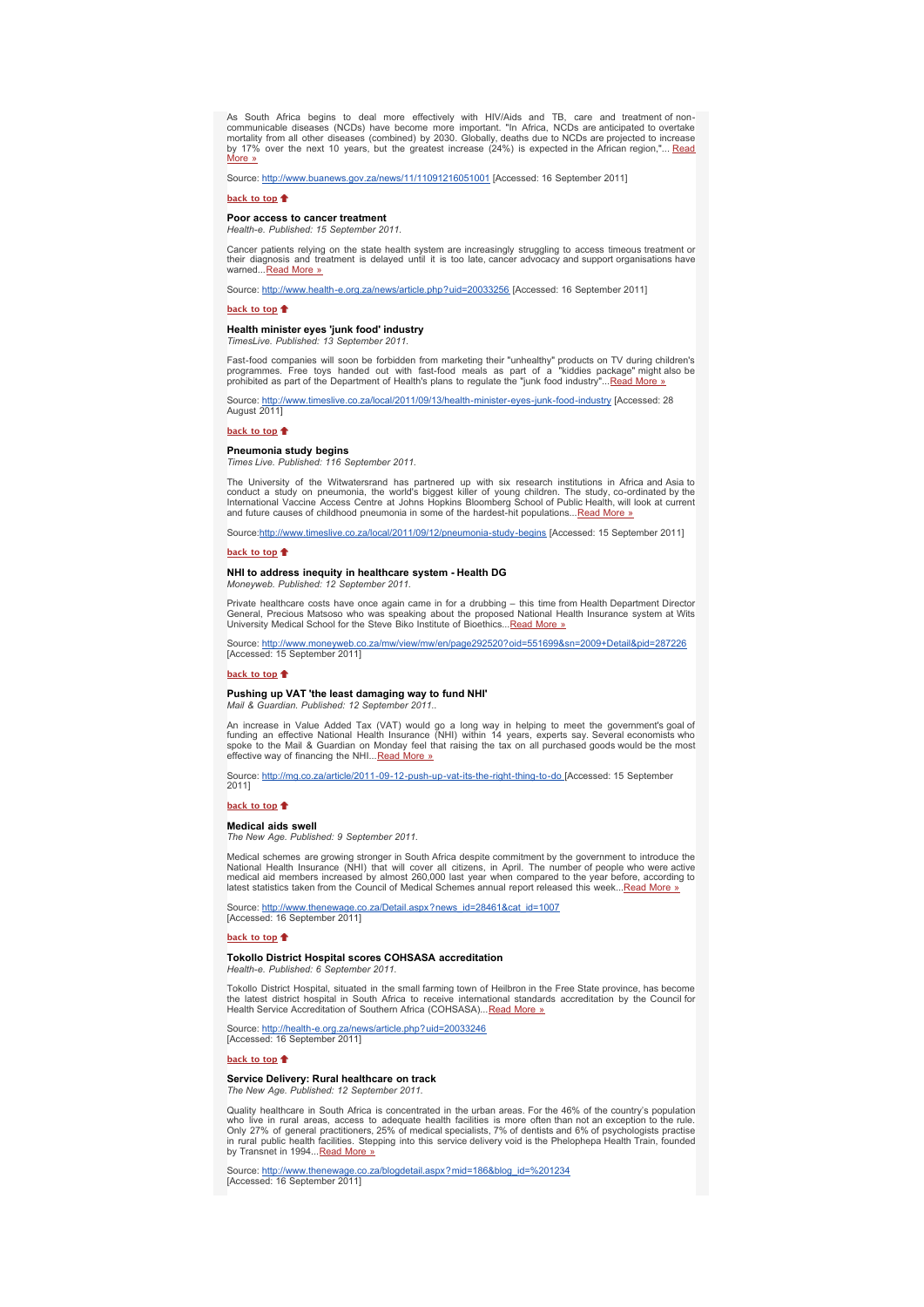## **[back to top](x-msg://26/#top)**<sup> $\uparrow$ </sup>

#### **Health spending shambles** *Times Live. Published: 7 September 2011.*

The health departments of Limpopo, Mpumalanga and Eastern Cape are underspending on vital forensic pathology, hospital revitalisation and HIV and Aids grants, parliament's Select Committee on Appropriations has been told...*Read More* »

Source: <u>[http://www.timeslive.co.za/local/2011/09/07/health-spending-shambles](http://bulletin.hst.org.za//lt.php?id=K09XDFxRVgEESlBRB0UHC1NR)</u><br>[Accessed: 16 September 2011]

**[back to top](x-msg://26/#top)**

## **Training and Resources**

## **Discovery Foundation Awards for 2012**

Applications for the Discovery Foundation Awards for 2012 are open. Do you know someone deserving who is helping to advance healthcare and making a difference in the lives of those in their care? Read more about each of the Foundation Awards and how to apply for 2012.

[Click Here](http://bulletin.hst.org.za//lt.php?id=K09XDFxRVgEDSlBRB0UHC1NR) for further information.

#### **[back to top](x-msg://26/#top)**

#### **Masters (MSc) in Child Health**

*Witswatersrand University Closing date: 30 September 2011.*

The Division of Community Paediatrics, University of Witwatersrand will once again be offering the Masters<br>(MSc) in Child Health in 2012.This two-year part-time course is designed to prepare students for leadership<br>positio Wiedaad Slemming at [Wiedaad.Slemming@wits.ac.za](mailto:Wiedaad.Slemming@wits.ac.za) or tel. +27 (11) 481 5197.

[Click Here](http://bulletin.hst.org.za//lt.php?id=K09XDFxRVgECSlBRB0UHC1NR) for further information.

**[back to top](x-msg://26/#top)** 

## **MRC/HIVAN Forum 27 September 2011: Preventing Suicide among LGBTI people: A Psychological and Human Rights**

*Venue: Seminar Room, MRC Building, 491 Peter Mokaba Road (Ridge Road), Overport, Durban Date: Tuesday, 27 September 2011 Time:12h15 - 14h00*

This presentation by the Durban Lesbian and Gay Community and Health Centre provides insight into the pressures and circumstances, which result in LGBTI people commiting suicide. The discussion will encompass prevalence of suicide in this community by age, race, sexual orientation and gender within South Africa and internationally; suggest coping mechanisms and ways in which suicide can be prevented as well as provide details of where help is currently available at a fee or free.

For more information contact Stewart Kilburn at +27 (0)31 260 3331or [kilburns1@hiv911.org.za](mailto:kilburns1@hiv911.org.za)

For more information: [http://www.hiv911.org.za](http://bulletin.hst.org.za//lt.php?id=K09XDFxRVgEBSlBRB0UHC1NR)

#### **[back to top](x-msg://26/#top)**

## **Reports and Publications**

## **Council for Medical Schemes (CMS) Annual Report 2010-2011**

*Council for Medical Schemes.*

The report contains a review of medical schemes operations in the 2010 financial year as well as the activities<br>of the CMS in the 2010-2011 financial year, and clearly shows the need for continued and strengthened<br>regulati

Source: [http://www.medicalschemes.com/Publications.aspx](http://bulletin.hst.org.za//lt.php?id=K09XDFxRVgEASlBRB0UHC1NR)[Accessed: 15 September 2011]

### **[back to top](x-msg://26/#top)**

#### **Levels & Trends in Child Mortality Report 2011** *UNICEF. Published: September 2011.*

The annual report on child mortality found that in sub-Saharan Africa, the region with the highest number of under-five deaths in the world, the speed at which the under-five mortality rate is declining doubled from 1.2<br>per cent a year during 1990-2000 to 2.4 per cent a year during 2000-2010. <u>Click Here for Full Report »</u>

Source:<br>[http://www.unicef.org](http://bulletin.hst.org.za//lt.php?id=K09XDFxRVgEOSlBRB0UHC1NR)

**[back to top](x-msg://26/#top)**

## **Health Workers Reach Index**

*Save the Children. Published: September 2011.*

A major new health workers index by Save the Children has ranked the best and worst countries for a child to<br>fall sick in — with Chad and Somalia at the bottom and Switzerland and Finland at the top. The index<br>measures not Report »

Source: [http://www.savethechildren.org.uk](http://bulletin.hst.org.za//lt.php?id=K09XDFxRVg8BSlBRB0UHC1NR)[Accessed: 15 September 2011]

#### **[back to top](x-msg://26/#top)**

#### **Noncommunicable diseases country profiles 2011** *WHO. Published: September 2011.*

The report features information about the noncommunicable diseases (NCDs) situation in 193 countries. This includes details of what proportion of each country's deaths are due to diseases such as cancer, heart and<br>Iung diseases, and diabetes...<u>Click Here for Full Report »</u>

Source: [http://www.who.int/nmh/publications/ncd\\_profiles2011/en/\[](http://bulletin.hst.org.za//lt.php?id=K09XDFxRVg4ESlBRB0UHC1NR)Accessed: 15 September 2011]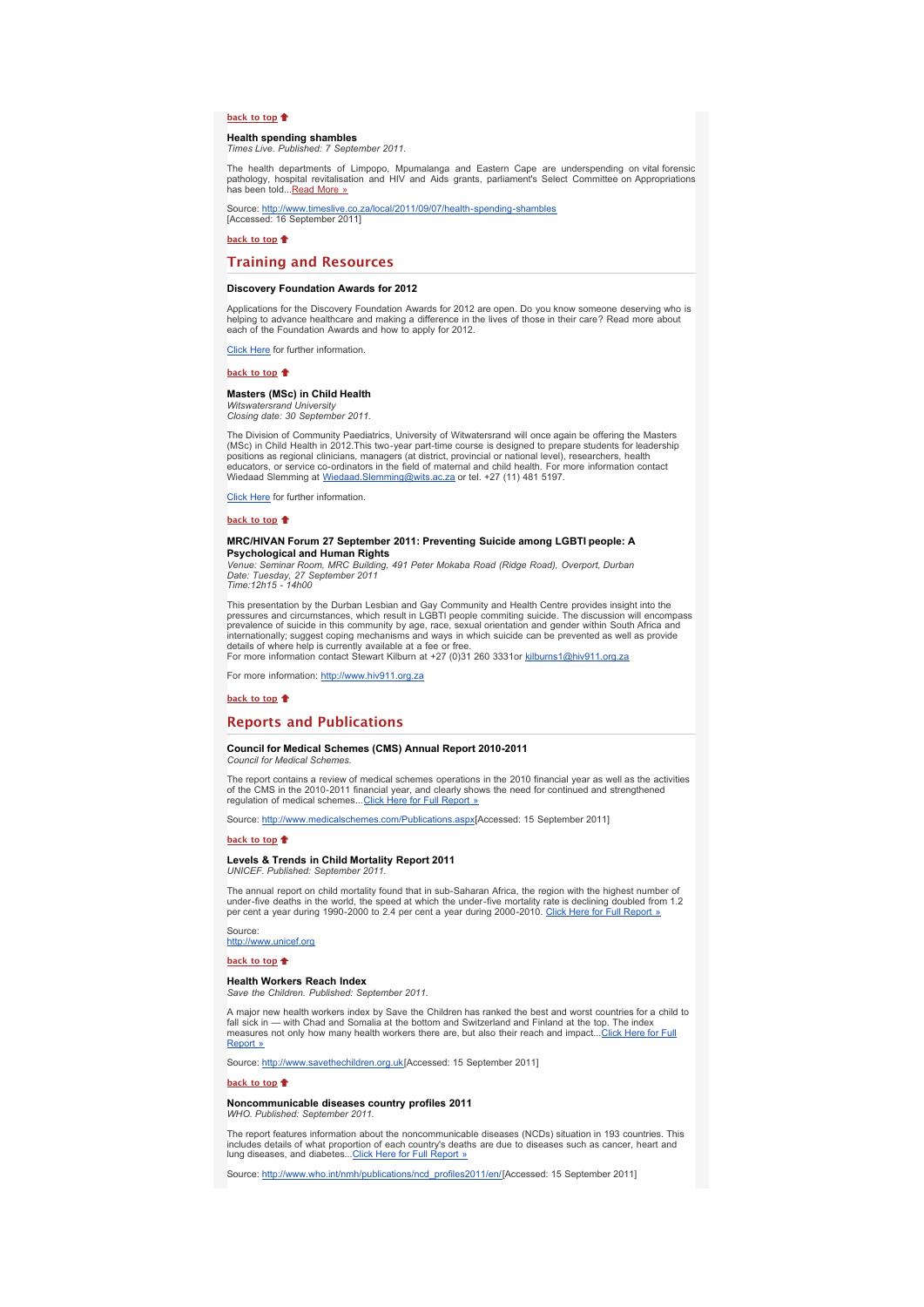## **[back to top](x-msg://26/#top)**

**Boys and Girls in the Life Cycle:Sex-disaggregated data on a selection of well-being indicators, from early childhood to young adulthood**

*UNICEF. Published: September 2011.*

This report presents the most comprehensive compilation to date of sex-disaggregated statistics on children and young people in the developing world. It examines a selection of indicators that are currently available to<br>measure well-being and assess children's rights...<u>[Click Here for Full Report »](http://bulletin.hst.org.za//lt.php?id=K09XDFxRVg4DSlBRB0UHC1NR)</u>

Source: [http://www.unicef.org\[](http://bulletin.hst.org.za//lt.php?id=K09XDFxRVgEOSlBRB0UHC1NR)Accessed: 15 September 2011]

## **[back to top](x-msg://26/#top)**<sup> $\textcolor{red}{\bullet}$ </sup>

## **Roll Back Malaria Partnership: Progress and Impact Series**

*WHO. Published: September 2011.*

This report shows that a disease-specific partnership can improve maternal and child health, and suggests it can deliver broad health benefits while relieving overburdened health systems. It also shows that a community of organizations can succeed where single ones failed in the past..[.Click Here for Full Report »](http://bulletin.hst.org.za//lt.php?id=K09XDFxRVg4CSlBRB0UHC1NR)

Source: <u>[http://www.hst.org.za/publications/roll-back-malaria-partnership-progress-and-impact-series](http://bulletin.hst.org.za//lt.php?id=K09XDFxRVg4CSlBRB0UHC1NR)[</u>Accessed:<br>15 September 2011]

**[back to top](x-msg://26/#top)**

## **Conferences**

#### **2011 Gender Symposium**

*When: 1-3 November 2011 Venue: Cairo, Egypt* URL: http://ww

In line with its mandate to promote high-level scientific and academic debates on various aspects of socioeconomic development in Africa, the Council for the Development of Social Science Research in Africa<br>(CODESRIA) hereby announces the 2011 edition of its Gender Symposium which will be held from 1st to 3rd<br>November, 20 discuss gender issues in Africa, and the theme of this year's edition is Gender and the Media in Africa.

## **[back to top](x-msg://26/#top)**

#### **7th PHASA 2011 Conference**

*When: 28 - 30 November 2011 Venue: Sandton Convention Centre, Gauteng, South Africa*

*URL: [http://www.phasaconference.org.za/index.html](http://bulletin.hst.org.za//lt.php?id=K09XDFxRVg4ASlBRB0UHC1NR)*

The 2011 PHASA conference will have as its focus, a scientific debate and discussion on health inequities and the role of public health leadership, education and practice in reducing health equity gaps. The theme of the<br>conference is "Closing the health equity gap: Public health leadership, education and practice". An exciting<br>pro leading local and international academics and representatives of international organizations.

## **[back to top](x-msg://26/#top)**

## **Job Opportunities**

#### **AHP - African Health Placements**

AHP is a not-for-profit project that aims to support the recruitment and retention of healthcare workers in South Africa. AHP is focused on assisting healthcare professionals make the right choice for their future in South Africa. No placement fees are charged. The following positions with AHP are currently available:

Please view the website for more details [http://www.ahp.org.za](http://bulletin.hst.org.za//lt.php?id=K09XDFxRVg4PSlBRB0UHC1NR) or contact on 011 328 1300

#### **[back to top](x-msg://26/#top)**

## **International GBV Project Co-ordinator to coordinate UN Trust Fund Multi-Country Men and GBV project in Rwanda, Sierra Leone and Kenya**

*Sonke Gender Justice (Cape Town or Johannesburg based). Closing date: 15 October 2011.*

Sonke is looking for a committed and innovative individual to join its International Programme Unit as the International GBV Project Co-ordinator. He/she will provide project management and technical input for a new gender-based violence (GBV) project funded by the UN Trust Fund to End Violence Against Women.

Please view our website for more details

[http://www.hst.org.za/content/international-gbv-project-co-ordinator-coordinate-un-trust-fund-multi-country-](http://bulletin.hst.org.za//lt.php?id=K09XDFxRVg4OSlBRB0UHC1NR)men-and-gbv-pr

**[back to top](x-msg://26/#top)**

[Forward this email](http://bulletin.hst.org.za//lt.php?id=K09XDFxRVg8HSlBRB0UHC1NR) to a friend. Not interested anymore? [Unsubscribe.](http://bulletin.hst.org.za//lt.php?id=K09XDFxRVg8GSlBRB0UHC1NR) Health Systems Trust PO Box 808, Durban, 4000 Tel: 031 266 9090 Fax: 031 266 9199 Email: editor@hst.org.za

Copyright and Disclaimer

The copyright in the compilation of this bulletin, its name and logo is owned by the Health Systems Trust. You may not reproduce<br>this bulletin, or its name or the Health Systems Trust's logo or its trademarks including tho in this bulletin, in any form, or for commercial purposes or for purposes of advertising, publicity, promotion, or in any other<br>"manner implying their endorsement, sponsorship of, or affiliation with any product or service